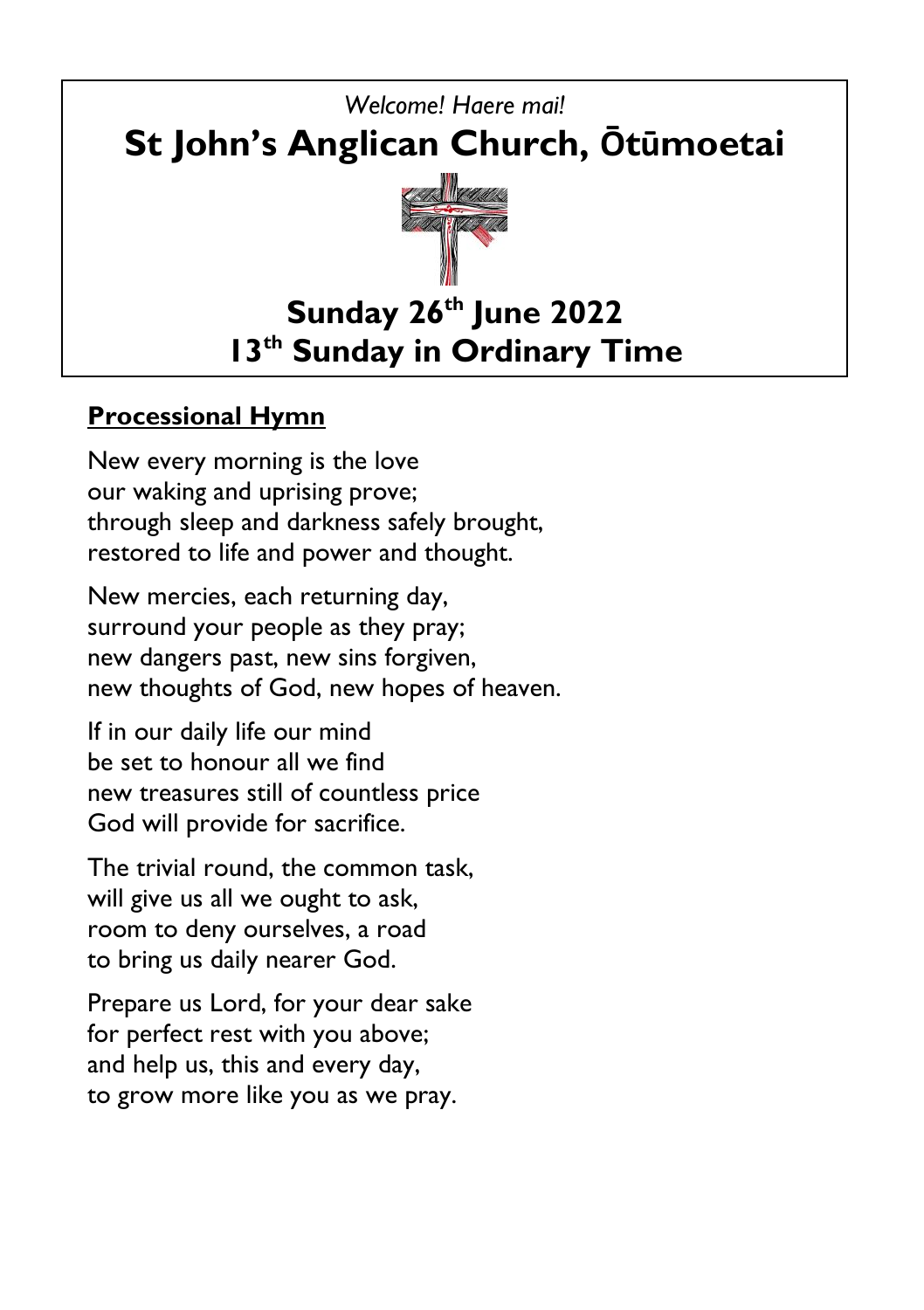## **Welcome and Greeting**

In the name of God, the Father, the Son and the Holy Spirit. **Amen.**

Grace and peace to you from God. **God fill you with truth and joy.**

This is the day which the Lord has made. **Let us rejoice and be glad in it.**

*Welcoming remarks*

## **Collect for Purity**

**Eternal God, to whom all hearts are open, all desires known, and from whom no secrets are hidden; cleanse the thoughts of our hearts by the inspiration of your Holy Spirit, so that we may truly love you and worthily praise your holy name; through our Saviour, Jesus Christ. Amen.**

### **Confession**

Hear the teaching of Christ: a new commandment I give to you, that you love one another, as I have loved you. **Spirit of God, search our hearts.**

God has promised forgiveness to all who truly repent, turn to Christ in faith and are themselves forgiving.

In silence we call to mind our sins.

*Silence*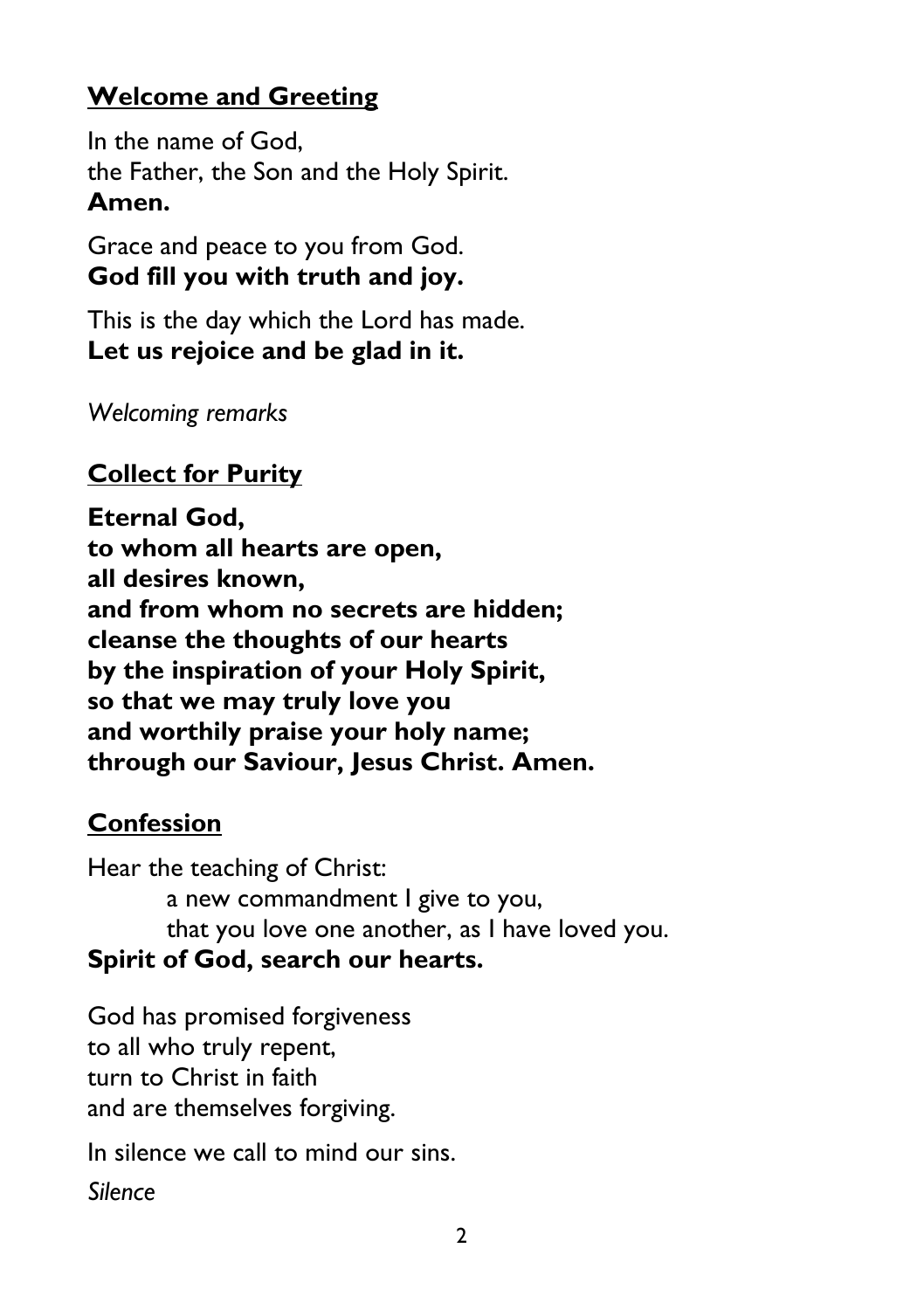Let us confess our sins. **Merciful God, we have sinned in what we have thought and said, in the wrong we have done and in the good we have not done. We have sinned in ignorance: we have sinned in weakness: we have sinned through our own deliberate fault. We are truly sorry. We repent and turn to you. Forgive us, for our Saviour Christ's sake, and renew our lives to the glory of your name. Amen.**

### **Absolution**

The Lord enrich you with grace, and nourish you with blessing; the Lord defend you in trouble and keep you from all evil; the Lord accept your prayers, and absolve you from your offences, for the sake of Jesus Christ, our Saviour. **Amen.**

### **Sentence**

Those who find their life will lose it, and those who lose their life for Jesus' sake will find it.

*Matthew 10:39*

### **Collect**

**Sovereign God, we have no good apart from you; gladden our hearts in following your radical call so that in your presence we may find the fullness of joy; through Jesus Christ our Liberator, who is alive and reigns with you, in the unity of the Holy Spirit, one God, now and for ever. Amen.**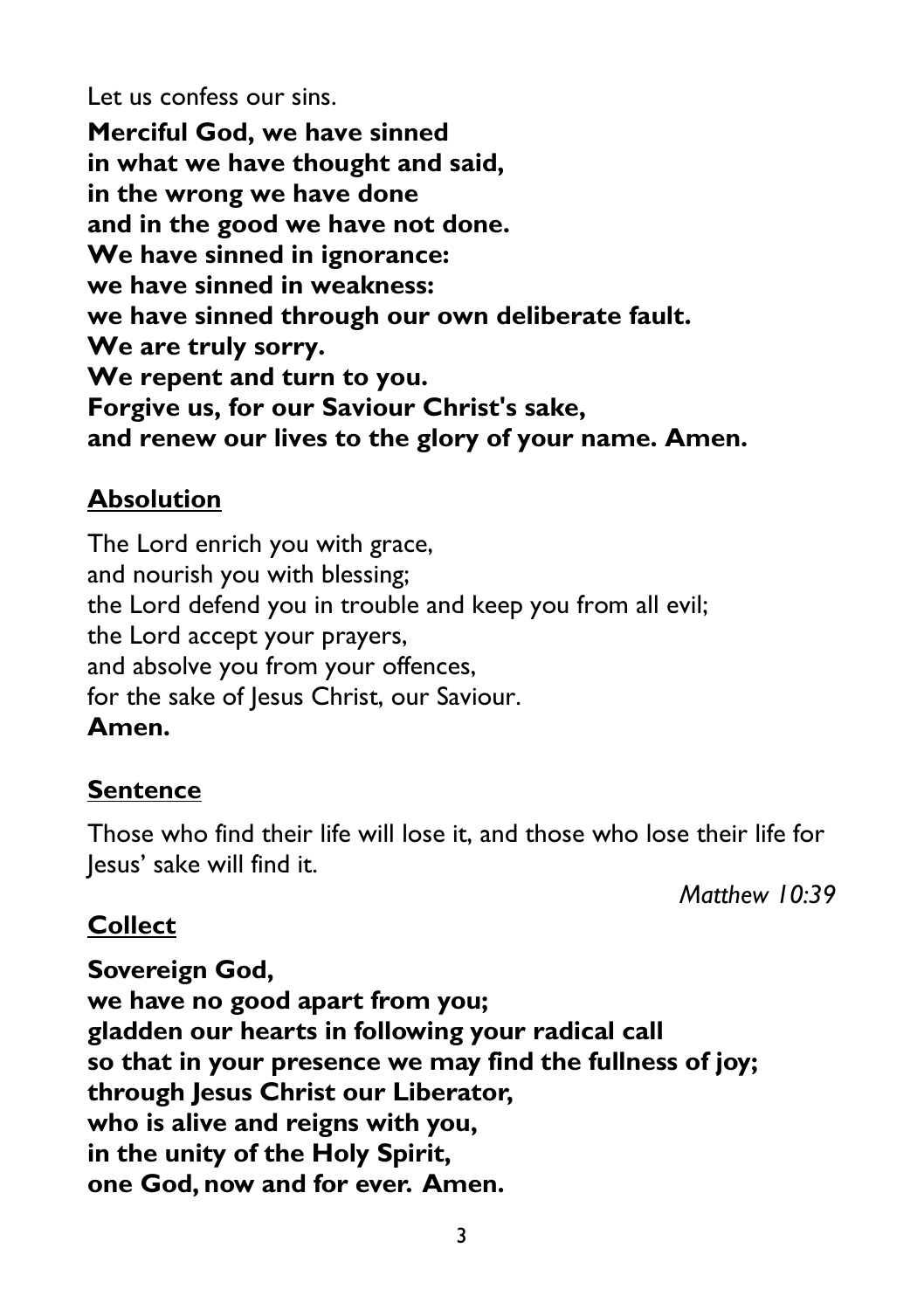# **A Reading from the 1 st Book of Kings**

<sup>15</sup>The LORD said to Elijah, 'Go, return on your way to the wilderness of Damascus; when you arrive, you shall anoint Hazael as king over Aram. <sup>16</sup>Also you shall anoint Jehu son of Nimshi as king over Israel; and you shall anoint Elisha son of Shaphat of Abel-meholah as prophet in your place.'

<sup>19</sup>So he set out from there, and found Elisha son of Shaphat, who was ploughing There were twelve yoke of oxen ahead of him, and he was with the twelfth. Elijah passed by him and threw his mantle over him.  $20$ He left the oxen, ran after Elijah, and said, 'Let me kiss my father and my mother, and then I will follow you.' Then Elijah said to him, 'Go back again; for what have I done to you?' <sup>21</sup>He returned from following him, took the yoke of oxen, and slaughtered them; using the equipment from the oxen, he boiled their flesh, and gave it to the people, and they ate. Then he set out and followed Elijah, and became his servant.

*1 Kings 19.15-16,19-21*

Hear what the Spirit is saying to the Church. **Thanks be to God.**

# **A Reading from the Letter to the Galatians**

1 For freedom Christ has set us free. Stand firm, therefore, and do not submit again to a yoke of slavery.

 $13$ For you were called to freedom, brothers and sisters; only do not use your freedom as an opportunity for self-indulgence, but through love become slaves to one another. <sup>14</sup>For the whole law is summed up in a single commandment, 'You shall love your neighbour as yourself.' <sup>15</sup>If, however, you bite and devour one another, take care that you are not consumed by one another.

 $16$ Live by the Spirit, I say, and do not gratify the desires of the flesh.  $17$ For what the flesh desires is opposed to the Spirit, and what the Spirit desires is opposed to the flesh; for these are opposed to each other, to prevent you from doing what you want. <sup>18</sup>But if you are led by the Spirit, you are not subject to the law. <sup>19</sup>Now the works of the flesh are obvious: fornication, impurity, licentiousness,  $^{20}$ idolatry,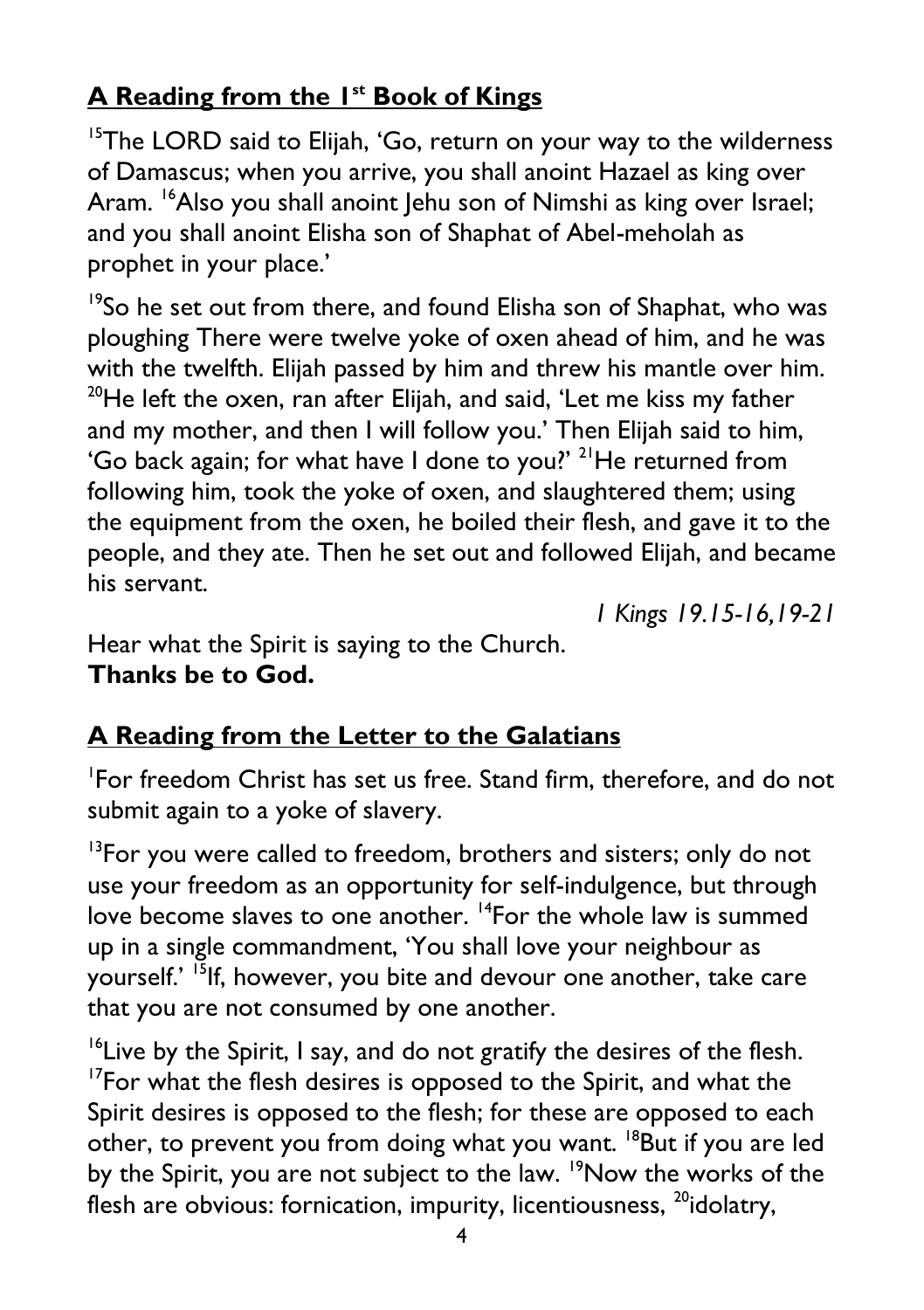sorcery, enmities, strife, jealousy, anger, quarrels, dissensions, factions,  $^{21}$ envy, drunkenness, carousing, and things like these. I am warning you, as I warned you before: those who do such things will not inherit the kingdom of God.

 $22$ By contrast, the fruit of the Spirit is love, joy, peace, patience, kindness, generosity, faithfulness, <sup>23</sup>gentleness, and self-control. There is no law against such things.  $^{24}$ And those who belong to Christ Jesus have crucified the flesh with its passions and desires. <sup>25</sup>If we live by the Spirit, let us also be guided by the Spirit.

*Galatians 5.1,13-25*

Hear what the Spirit is saying to the Church. **Thanks be to God.**

## **Gradual hymn**

Be still and know that I am God, be still and know that I am God, be still and know that I am God.

I am the Lord that healeth thee, I am the Lord that healeth thee, I am the Lord that healeth thee.

In thee, O Lord, I put my trust, In thee, O Lord, I put my trust, In thee, O Lord, I put my trust.

## **Gospel**

Hear the Gospel of our Lord Jesus Christ according to Luke. **Praise and glory to God.**

<sup>51</sup>When the days drew near for him be taken up, he set his face to go to Jerusalem. <sup>52</sup>And he sent messengers ahead of him. On their way they entered a village of the Samaritans to make ready for him; <sup>53</sup>but they did not receive him, because his face was set towards Jerusalem. <sup>54</sup>When his disciples James and John saw it, they said, 'Lord, do you want us to command fire to come down from heaven and consume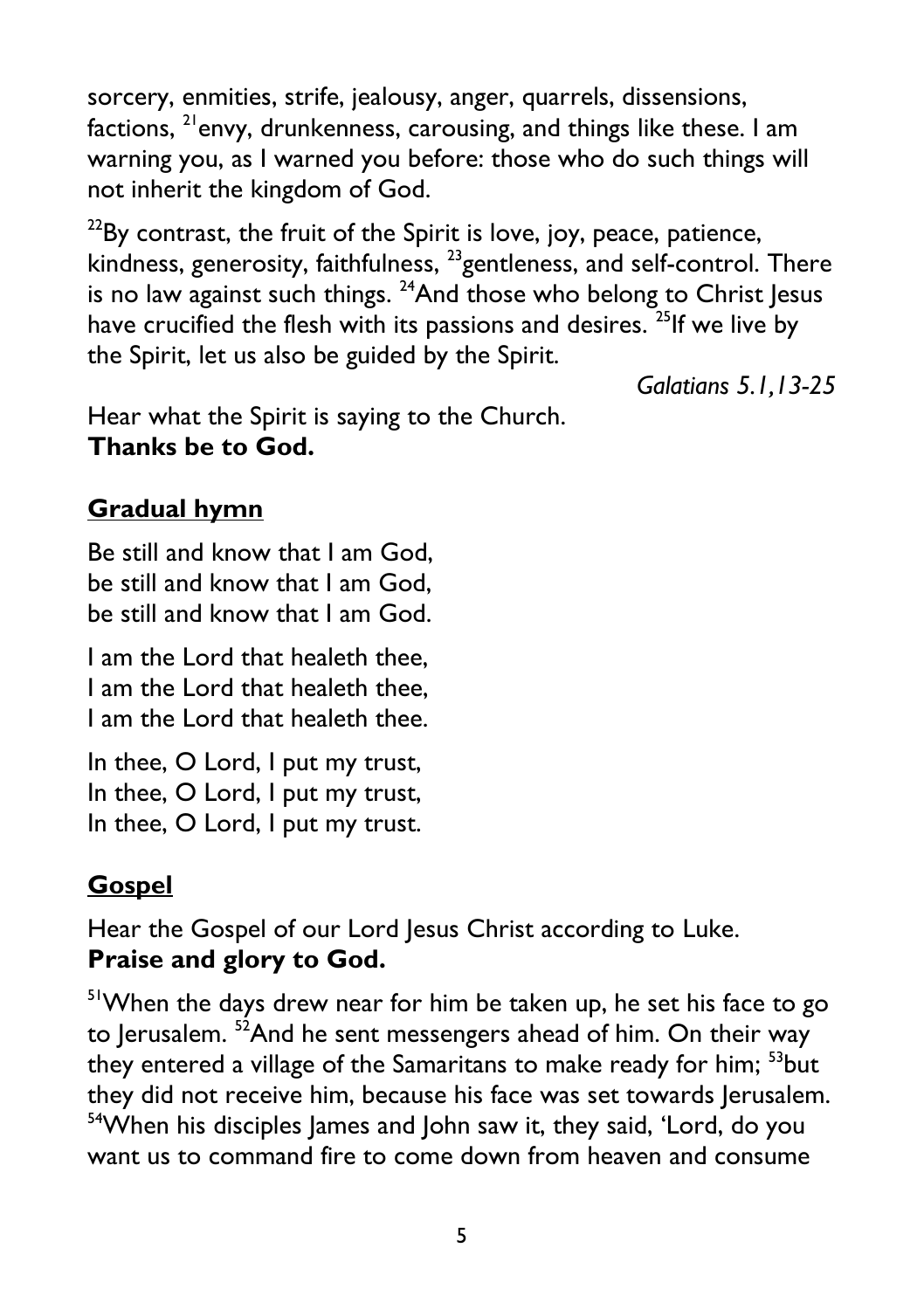them?' <sup>55</sup>But he turned and rebuked them. <sup>56</sup>Then they went on to another village.

<sup>57</sup>As they were going along the road, someone said to him, 'I will follow you wherever you go.' <sup>58</sup>And Jesus said to him, 'Foxes have holes, and birds of the air have nests; but the Son of Man has nowhere to lay his head.' <sup>59</sup>To another Jesus said, 'Follow me.' But he said, 'Lord, first let me go and bury my father.' <sup>60</sup>But Jesus said to him, 'Let the dead bury their own dead; but as for you, go and proclaim the kingdom of God.' <sup>61</sup>Another said, 'I will follow you, Lord; but let me first say farewell to those at my home.' <sup>62</sup> Jesus said to him, 'No one who puts a hand to the plough and looks back is fit for the kingdom of God.'

*Luke 9.51-62*

#### This is the Gospel of Christ. **Praise to Christ the Word**

#### **Sermon**

## **Prayers of the People**

Let us pray for the Church and the world giving thanks for God's goodness.

We pray for New Zealand Church Missionary Society Mission Partners working in Central and South Asia and for our Hospital Chaplains: Matiu Best, Shelley Gilmore, Leanne Brooks, Graham Silkstone.

We pray for those in need especially those who ask for our prayers: Colin, Shirley, Joan.

### **The Peace**

We are all one in Christ Jesus. We belong to him through faith, heirs of the promise of the Spirit of peace.

E te whānau, we are the body of Christ.

### **By one Spirit we were baptised into one body.**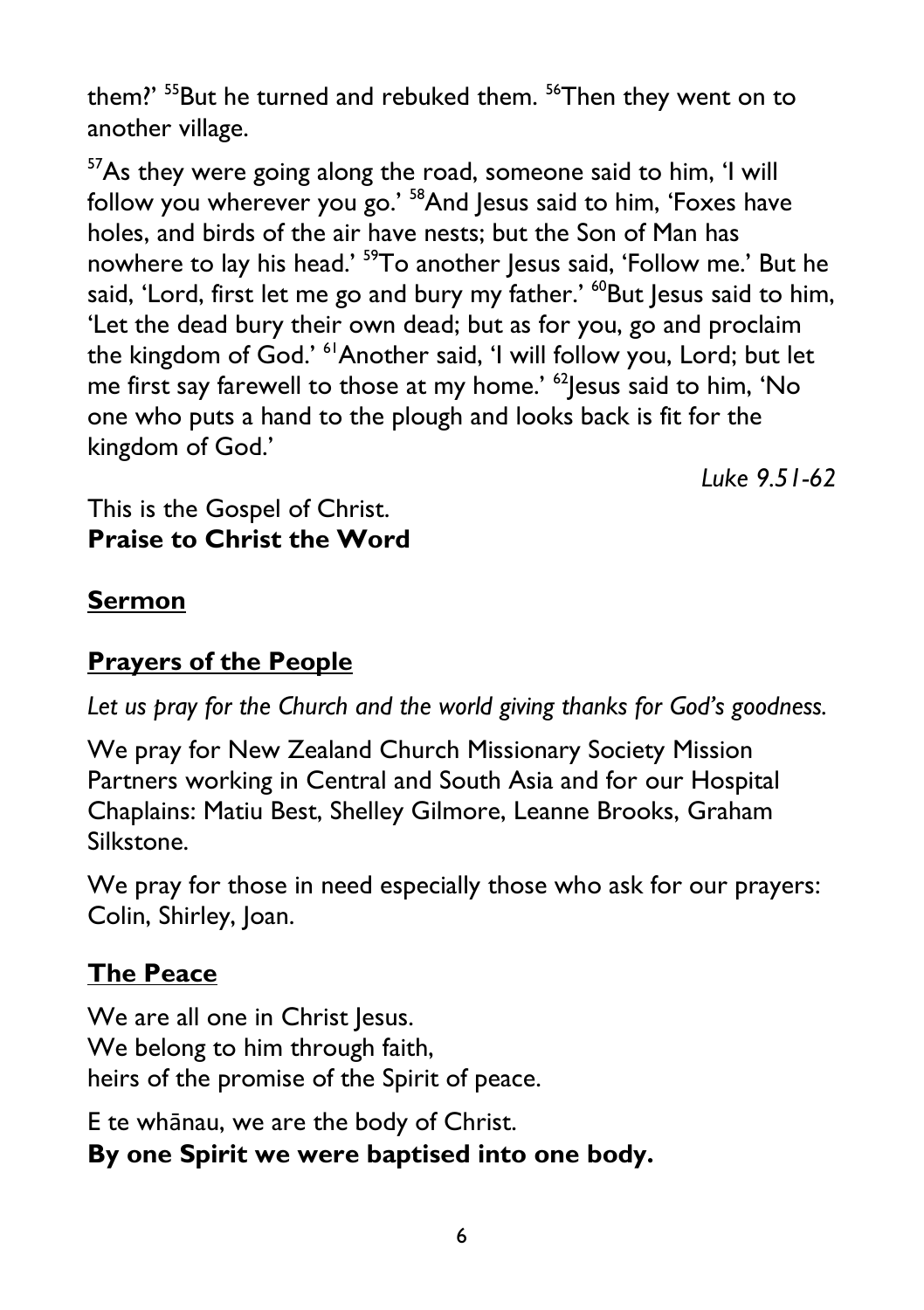Keep the unity of the Spirit in the bond of peace. **Amen. We are bound by the love of Christ.**

The peace of the Lord be always with you. **And also with you**

Let us offer one another a sign of peace.

## **Offertory Hymn**

Immortal love for ever full, for ever flowing free, for ever shared, for ever whole, a never-ebbing sea!

Upon our lips we bear the name all other names above; yet love alone knows whence it came, that all-embracing love.

We may not climb the heavenly steeps to bring the Lord Christ down; in vain we search the lowest deeps, for him no depths can drown.

But warm, sweet, tender, even yet a present help is he; and faith has still its Olivet, and love its Galilee.

The margin of his robe we feel through sorrow and through pain; we touch the Lord whose love can heal, and we are whole again.

Through him the earliest prayers are said that children's lips can frame; the last low whispers of our dead are burdened with his name.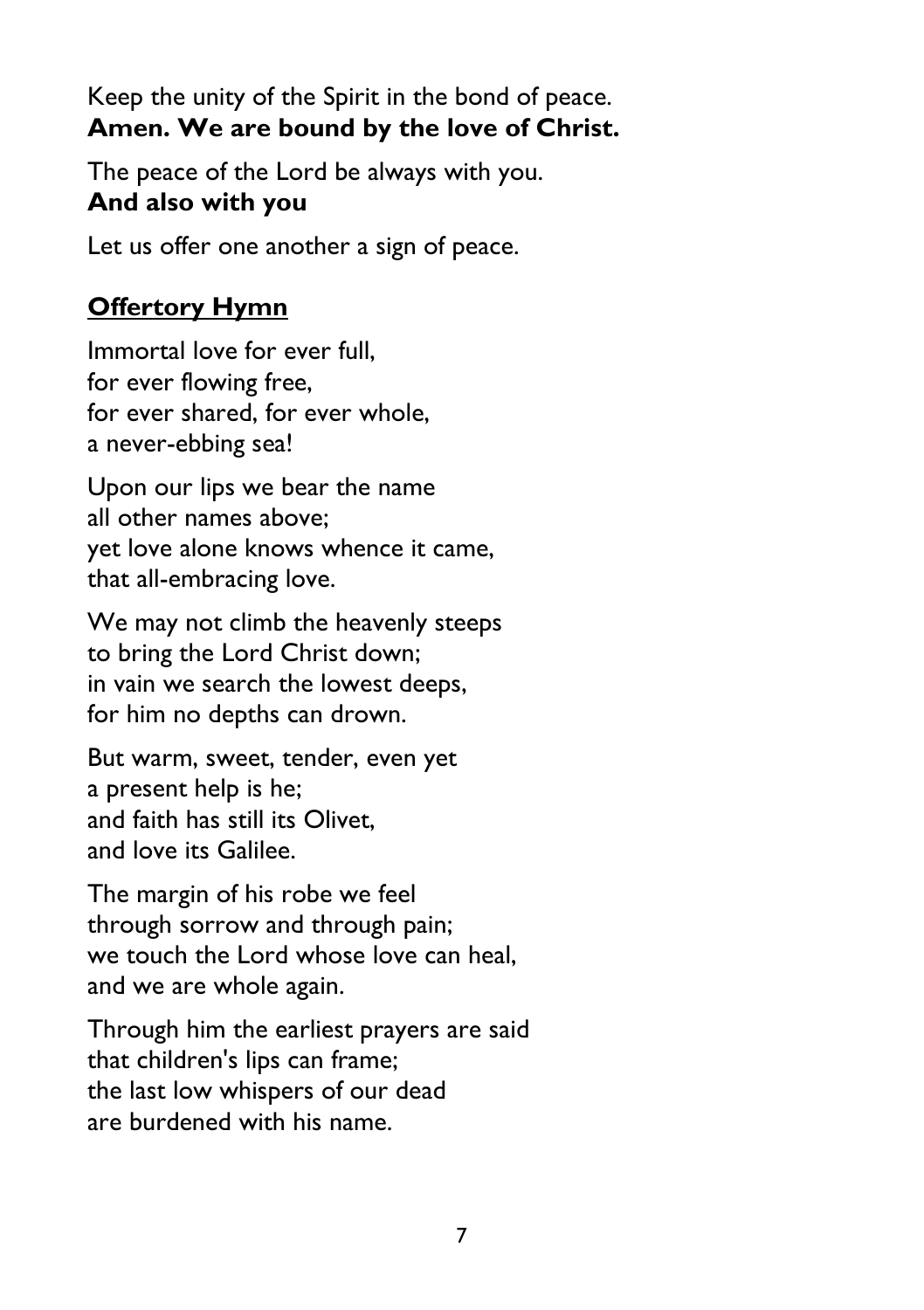Alone, O Love no words can tell, your saving name is given; to turn aside from you is hell, to walk with you is heaven!

*Jubilate Hymns version of 'Immortal love, for ever full', © Jubilate Hymns Ltd*

# **Prayer at the Preparation of the Table**

Blessed are you, Lord God of all creation: through your goodness we have this bread to share, which earth has given and human hands have made. It will become for us the bread of life. **Blessed be God for ever.**

Blessed are you, Lord God of all creation: through your goodness we have this wine to share, fruit of the vine and work of human hands. It will become for us the cup of salvation. **Blessed be God for ever.**

## **The Great Thanksgiving**

The Lord is here. **God's Spirit is with us.**

Lift up your hearts. **We lift them to the Lord.**

Let us give thanks to the Lord our God. **It is right to offer thanks and praise.**

It is right indeed, it is our joy and our salvation, holy Lord, almighty Father, everlasting God, at all times and in all places to give you thanks and praise through Christ your only Son.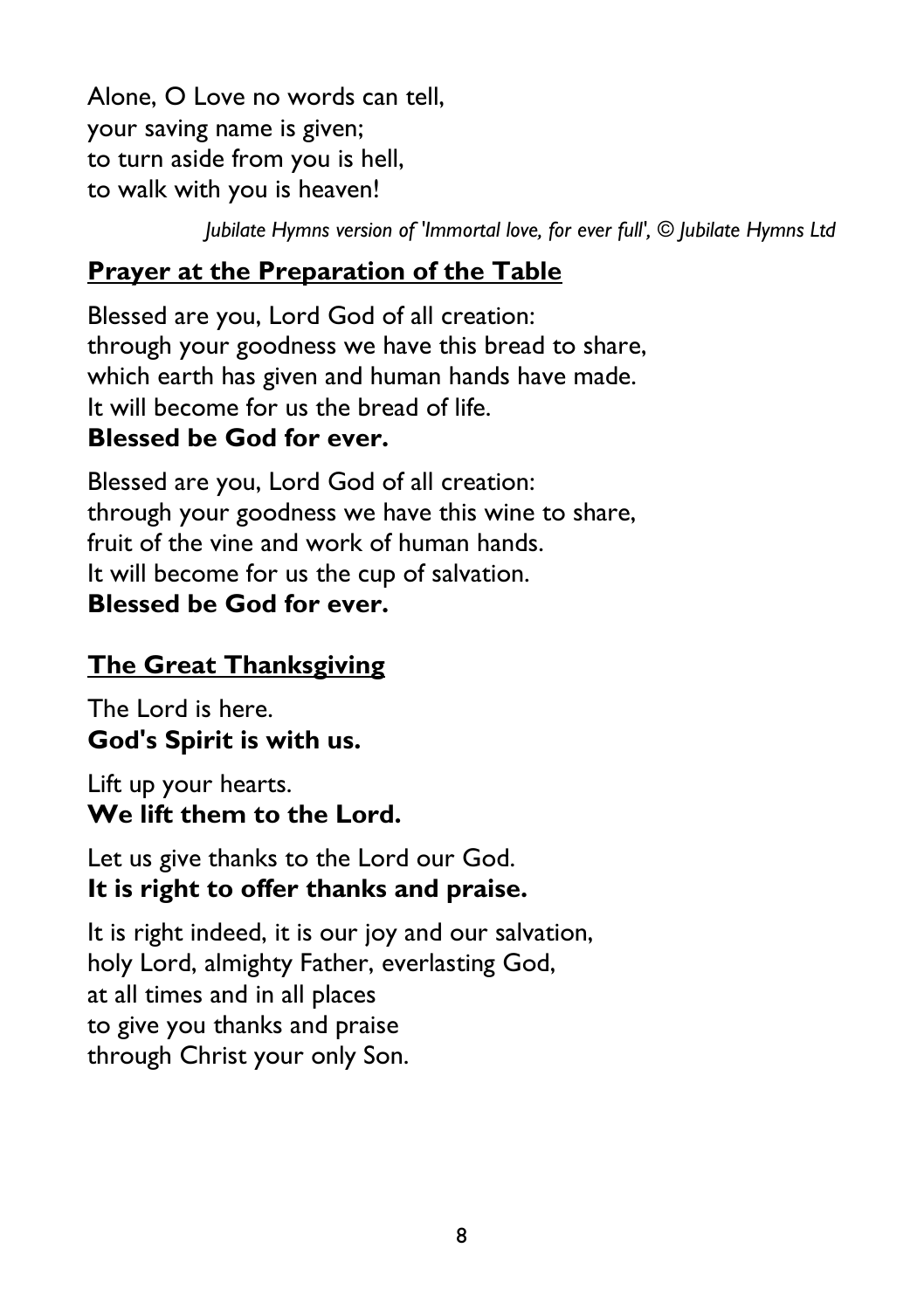You are the source of all life and goodness; through your eternal Word you have created all things from the beginning and formed us in your own image; male and female you created us.

When we sinned and turned away you called us back to yourself and gave your Son to share our human nature.

You raised him to life triumphant over death; you exalted him in glory. In him you have made us a holy people by sending upon us your holy and lifegiving Spirit.

Therefore with the faithful who rest in him, with angels and archangels and all the company of heaven, we proclaim your great and glorious name, for ever praising you and saying:

#### **Holy, holy, holy Lord, God of power and might, heaven and earth are full of your glory. Hosanna in the highest.**

#### **Blessed is he who comes in the name of the Lord. Hosanna in the highest.**

All glory and thanksgiving to you, holy Father; on the night before he died your Son, Jesus Christ, took bread; when he had given you thanks, he broke it, gave it to his disciples, and said: Take, eat, this is my body which is given for you; do this to remember me.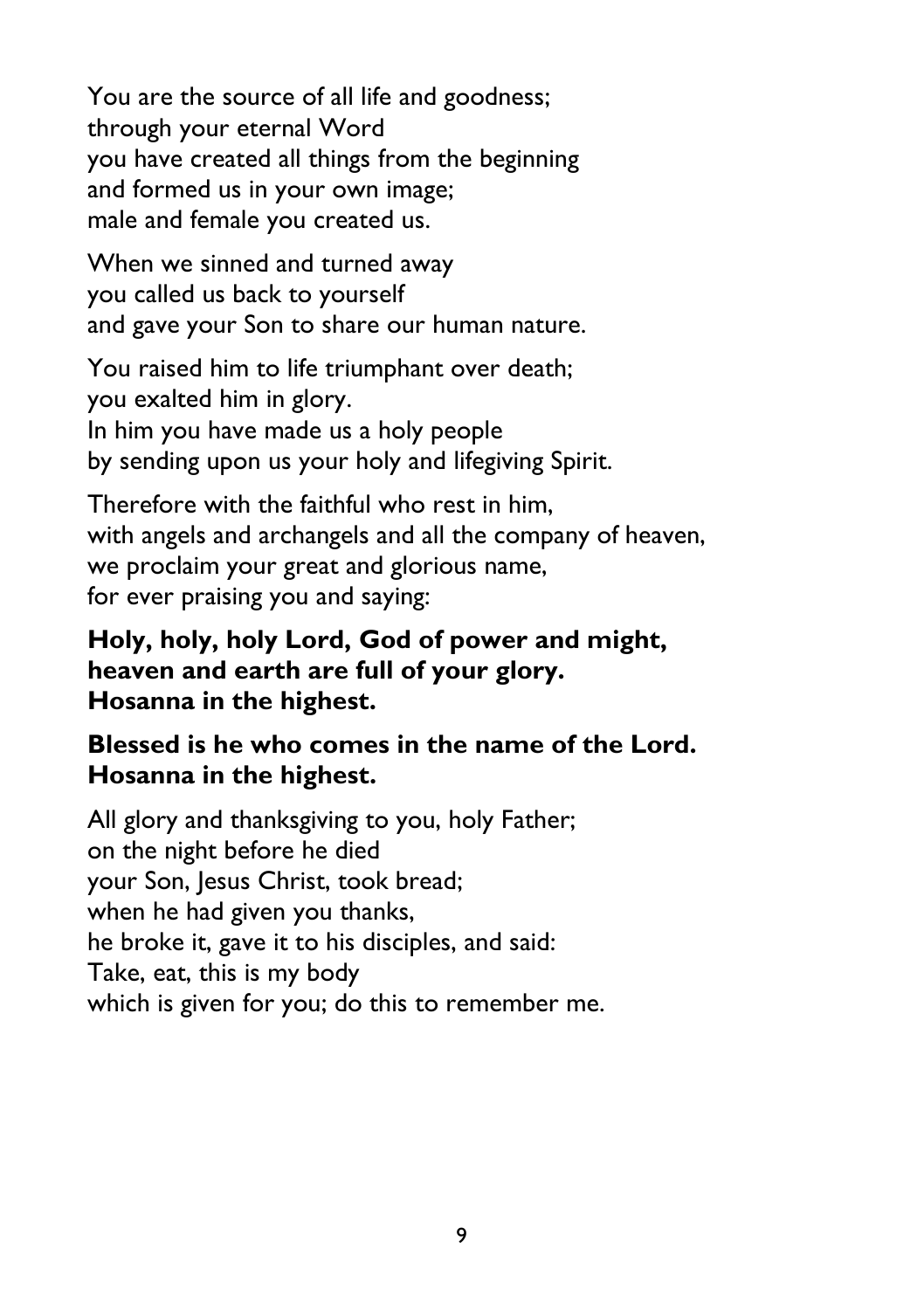After supper he took the cup; when he had given you thanks, he gave it to them and said: Drink this, all of you, for this is my blood of the new covenant which is shed for you and for many for the forgiveness of sins; do this as often as you drink it, to remember me.

And so we proclaim the mystery of our faith:

**Glory to you Lord Christ; your death we show forth; your resurrection we proclaim your coming we await; Amen! Come Lord Jesus.**

Therefore loving God, recalling your great goodness to us in Christ, his suffering and death, his resurrection and ascension, and looking for his coming in glory, we celebrate our redemption with this bread of life and this cup of salvation.

Accept our sacrifice of praise and thanksgiving which we offer through Christ our great high priest.

Send your Holy Spirit

that these gifts of bread and wine which we receive may be to us the body and blood of Christ, and that we, filled with the Spirit's grace and power, may be renewed for the service of your kingdom.

United in Christ with all who stand before you in earth and heaven, we worship you, O God, in songs of everlasting praise.

**Blessing, honour and glory be yours, here and everywhere, now and for ever. Amen.**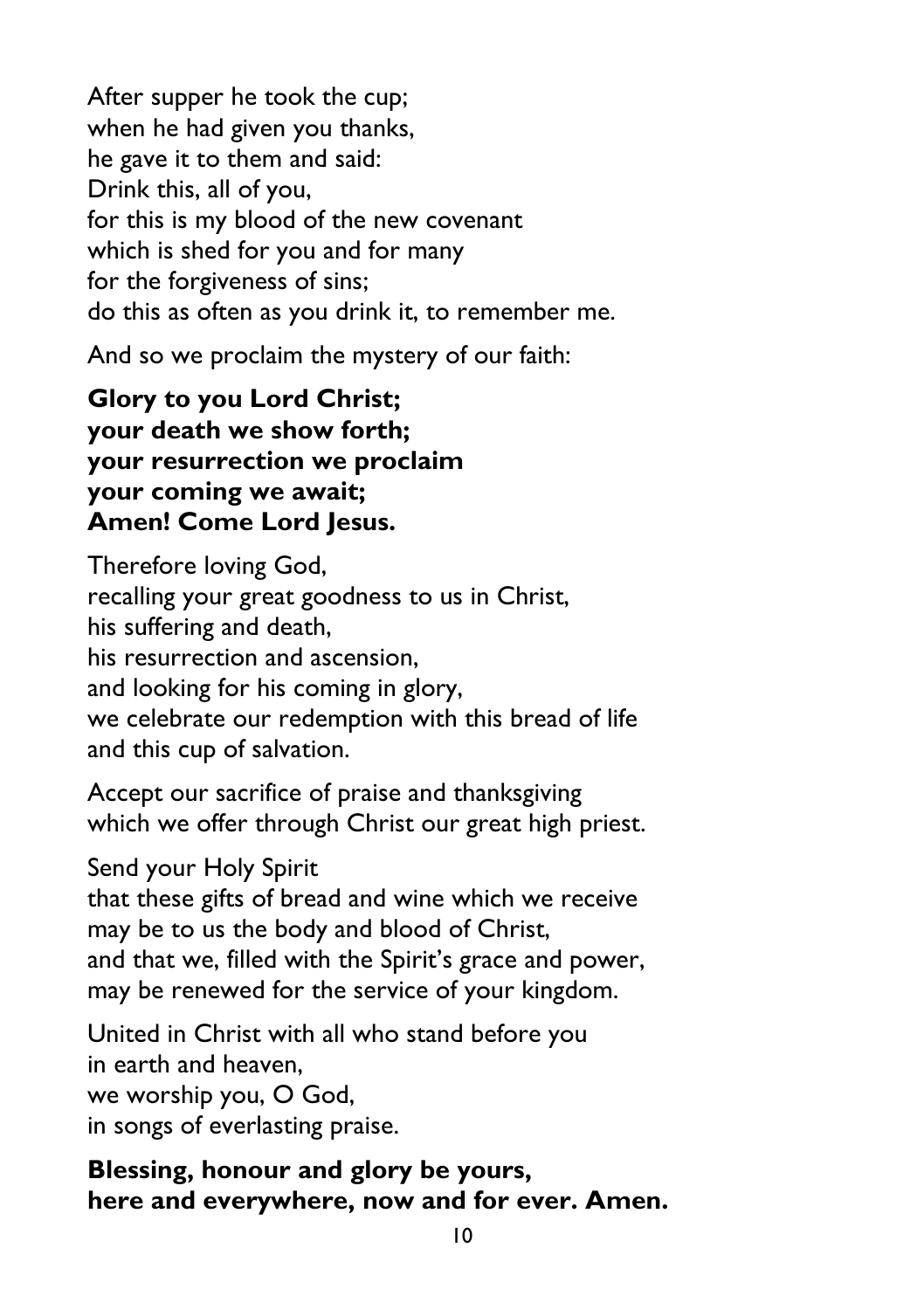*As Christ teaches us we pray, singing*

**Our Father in heaven, hallowed be your name, your kingdom come, your will be done, on earth as in heaven. Give us today our daily bread. Forgive us our sins as we forgive those who sin against us. Save us from the time of trial and deliver us from evil. For the kingdom, the power, and the glory are yours now and for ever. Amen.**

### **The Breaking of bread**

We break this bread to share in the body of Christ. **We who are many are one body, for we all share the one bread.** 

### **The Invitation**

In the breaking of the bread, we recognise the risen Lord; he whose table is open to all he who welcomes friend and stranger.

All are invited. Come to this table and share.

God's holy gifts for God's holy people. **Jesus Christ is holy, Jesus Christ is Lord, To the glory of God.**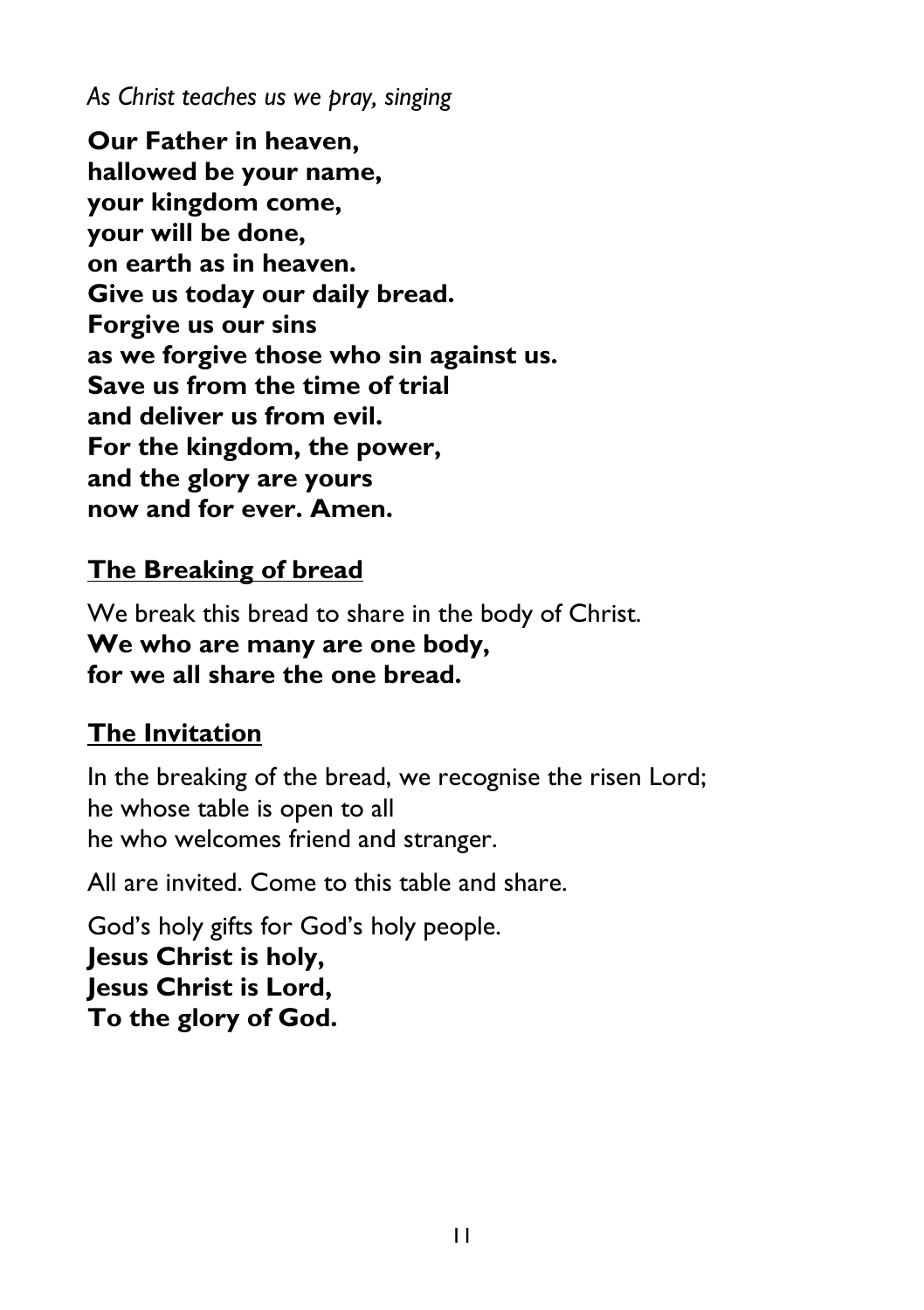#### **Communion hymn**

For the fruit of all creation, thanks be to God; for the gifts of every nation, thanks be to God; for the ploughing, sowing, reaping, silent growth while we are sleeping, future needs in earth's safe-keeping, thanks be to God.

In the just reward of labour, God's will is done; in the help we give our neighbour, God's will is done; in our world-wide task of caring for the hungry and despairing, in the harvests we are sharing, God's will is done.

For the harvests of the Spirit, thanks be to God; for the good we all inherit, thanks be to God; for the wonders that astound us, for the truths that still confound us, most of all that love has found us, thanks be to God.

#### **Prayers after Communion**

Loving God, we thank you for feeding us at the supper of your Son: sustain us with your Spirit, that we may serve you here on earth until our joy is complete in heaven, and we share in the eternal banquet with Jesus Christ our Lord. **Amen.**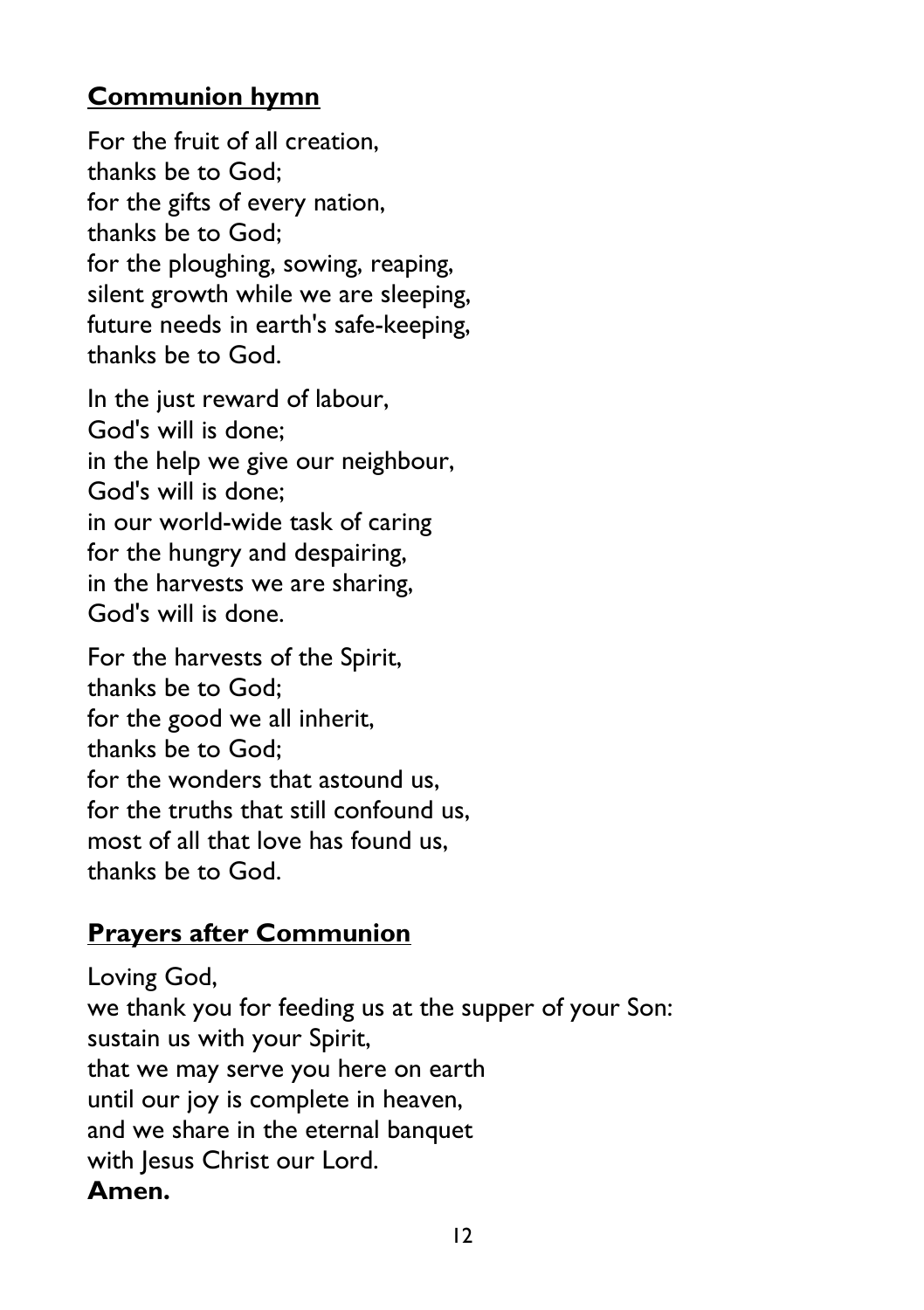#### **Prayer after Communion**

We pray together

**Father of all, we give you thanks and praise, that when we were still far off you met us in your Son and brought us home. Dying and living, he declared your love, gave us grace and opened the gate of glory.**

**May we who share Christ's body live his risen life; we who drink his cup bring life to others; we whom the Spirit lights give light to the world. Keep us firm in the hope you have set before us, so we and all your children shall be free, and the whole earth live to praise your name.**

### **Blessing**

Go forth into the world in peace; be of good courage; hold fast that which is good; honour everyone; love and serve the Lord, rejoicing in the power of the Holy Spirit…

...and the blessing of God, the Father, the Son and the Holy Spirit, be with you and remain with you for ever. **Amen.**

## **Notices**